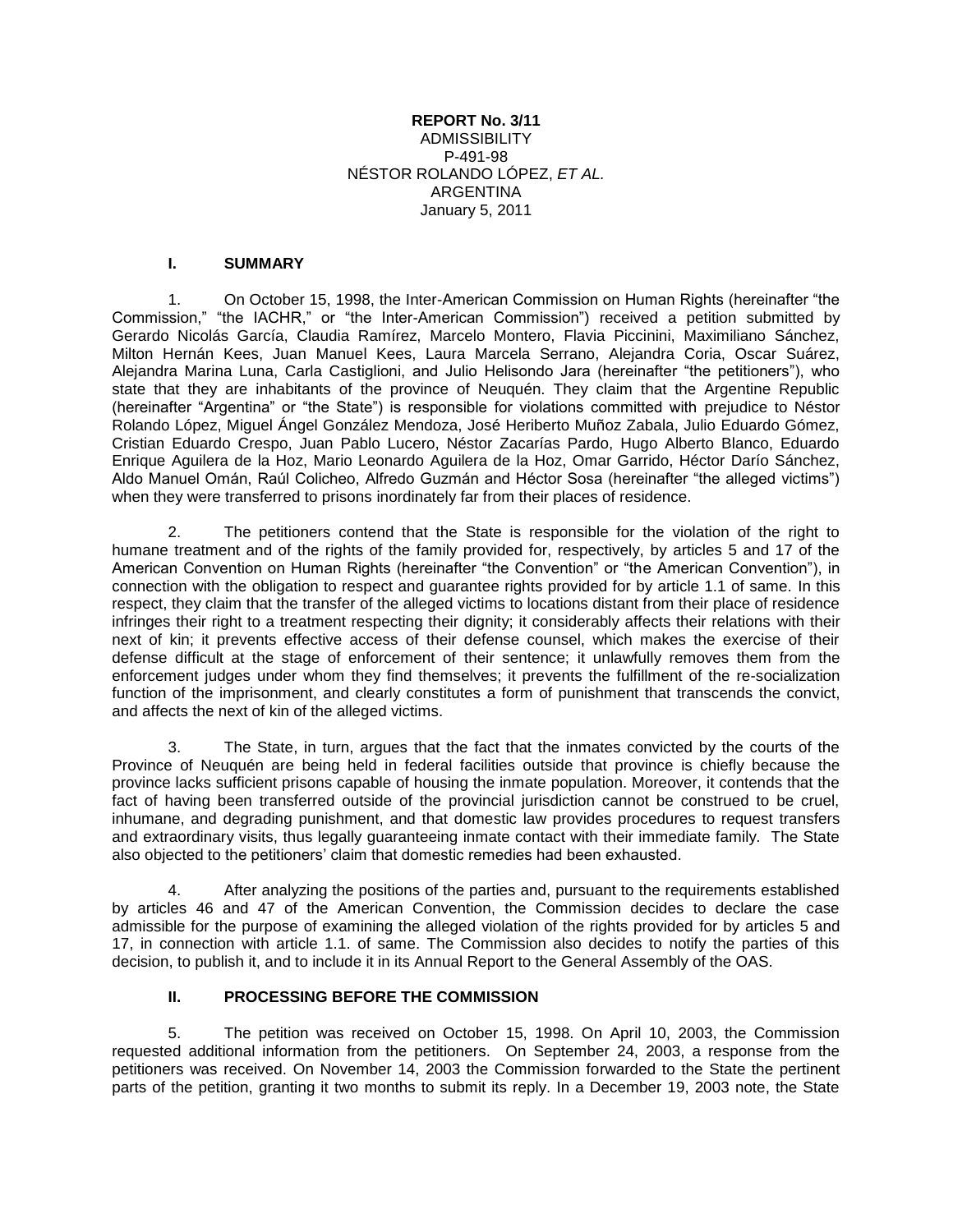requested an extension from the IACHR. The State's response to the petition was received on June 14, 2004, and it was forwarded to the petitioners on September 2, 2004.

6. The petitioners submitted additional information on December 8, 2004, which was forwarded to the State on February 3, 2005, granting it one month to submit its observations. Subsequently, on September 17, 2008, the Commission reiterated to the State its request for observations regarding the petitioners' communication.

7. The State's response was received on August 11, 2009 and it was forwarded to the petitioners on September 17, 2009. A response was received from the petitioners on November 17, 2009, and it was forwarded to the State on August 25, 2010, granting it one month to submit its observations.

#### **III. POSITIONS OF THE PARTIES**

#### **A. Position of the petitioners**

8. The petitioners claim that following an agreement signed between the Province of Neuquén and the Ministry of Justice of the Nation, many of the convicts from that provincial jurisdiction are sent to carry out their sentence in prisons of the federal penitentiary system. They maintain that although most of the inmates are housed in Unit No. 9 of the Federal Penitentiary Service, in the city of Neuquén, others have been transferred to other federal penitentiary system units in regions that are very far from the Province of Neuquén and therefore, also far from their next of kin and friends, as well as from their sentence enforcement judge *[juez de ejecución de sentencia]*. For instance, the Unit No. 6 of Rawson, in the Province of Chubut (approximately 800 km from the Province of Neuquén) and Unit No. 1 in the Federal Capital (at a distance of 1200 km).

9. The petitioners argue that these transfers to distant zones have entailed for the inmates unlawful suffering beyond that which comes with imprisonment itself. They note that it is impossible for the inmates to receive visits from their next of kin and close friends, who for the most part lack the economic resources to travel to distant places; this is a violation of the rights of the family, provided for by article 17 of the Convention, as it undermines their capacity to maintain family ties. Moreover, it infringes the principle that punishment shall not be extended to any person other than the criminal, established by article 5.3 of the Convention, since the next of kin of the inmates are not able to visit them. The petitioners claim that these transfers are "disguised punishments" of the convicts and that they clearly qualify as a form of cruel, inhumane, and degrading treatment according to the provisions of article 5.2 of the Convention.

10. In addition, they argue that the transfers of the prisoners who are Neuquén natives outside of their province also violates the principle that punishments consisting of deprivation of liberty shall have as an essential aim the reform and social re-adaptation of the prisoners (article 5.6 of the Convention), as these transfers remove them completely from their next of kin, their legal counsel, and their enforcement judges.

11. According to the petitioners, the removal of convicts to zones that are distant from their provincial jurisdiction also constitutes an impediment to effective assistance by their legal counsel their criminal sentences are being carried out, and places them in a situation of abandonment regarding the enforcement judges with jurisdiction to exercise judicial control over the aforementioned execution of their sentences.

12. The facts object of the complaint, they argue, infringe various constitutional and legal norms at both the federal and state levels, and in particular article 41 of the Constitution of Neuquén which provides that: "In no case will convicts be sent to prisons outside the territory of the Province," which is relevant in the instant case if it is interpreted in concordance with article 29 of the Convention.

13. With respect to the specific situation of the alleged victims (all convicted in the jurisdiction of Neuquén), the petitioners state the following: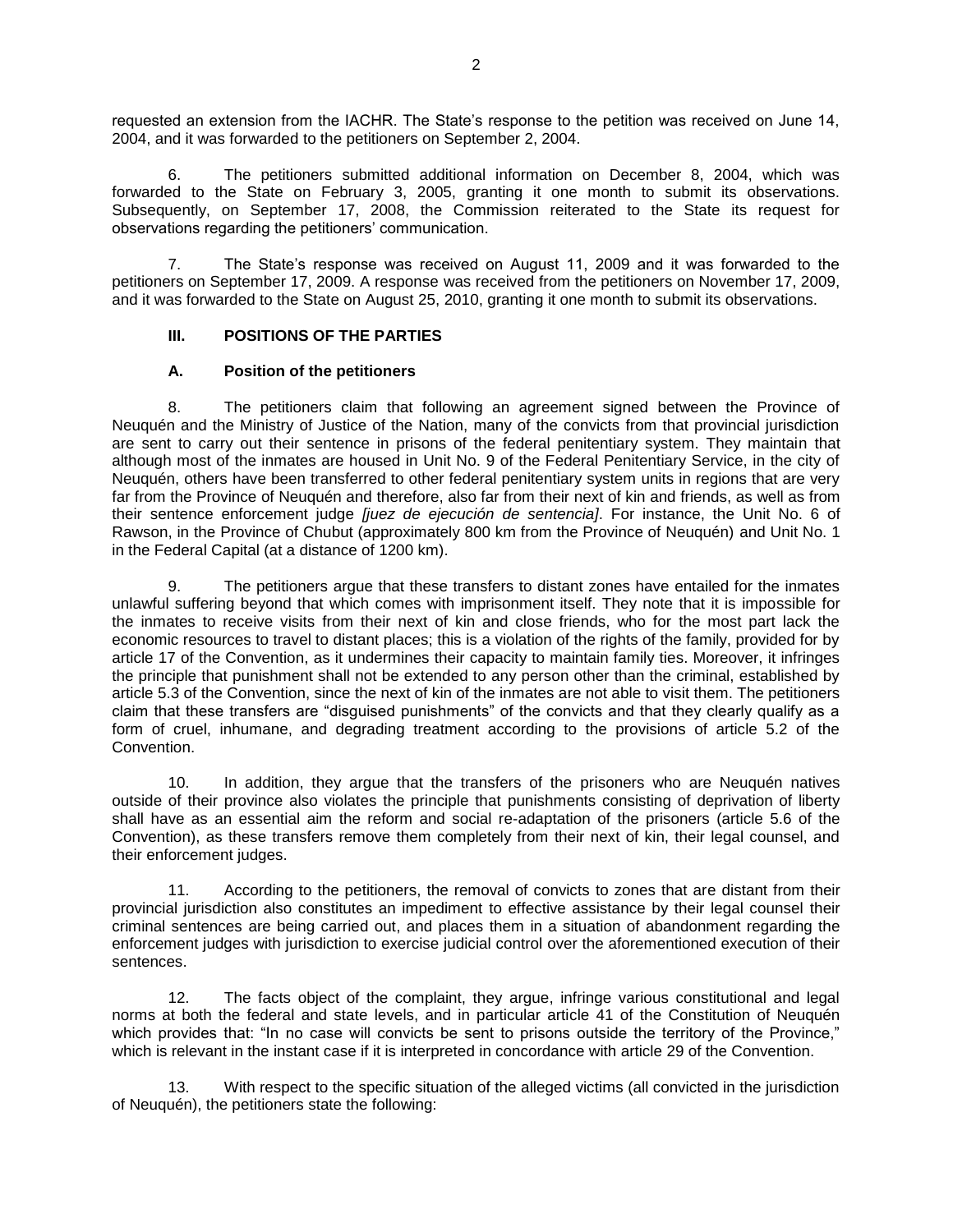a. *Néstor Rolando López*: confined in Unit No. 6 of Rawson (Province of Chubut) from January 11, 1997 at least until September 24, 2003.

b. *Julio Eduardo Gómez*: imprisoned from January 2, 1998 and held in Unit No. 6 of Rawson (Province of Chubut).

c. *Cristian Eduardo Crespo*: imprisoned from December 22, 1996 and held in Unit No. 6 of Rawson (Province of Chubut).

d. *Juan Pablo Lucero*: imprisoned from February 2, 1997 and held in Unit No. 7 (Province of Chaco) from 2003 at least until September 24, 2003.

e. *Néstor Zacarías Pardo*: imprisoned from June 7, 1996 and held in Unit No. 6 of Rawson (Province of Chubut) from January 2001 at least until September 24, 2003.

f. *Hugo Alberto Blanco*: he was transferred on November 20, 2004 to Unit No. 6 of Rawson (Province of Chubut), allegedly as a reprisal for having complained of a beating received in the Neuquén prison where he was held at the time.

g. *Eduardo Enrique Aguilera de la Hoz* y *Mario Leonardo Aguilera de la Hoz*: they were transferred to Unit No. 6 of Rawson (Province of Chubut) before November 2004.

h. *Raúl Colichero*: as of November 2009 he was carrying out his sentence in Unit No. 1 (Province of Buenos Aires).

i. *Alfredo Guzmán* y *Héctor Sosa*: as of November 2009 they were carrying out their sentences in Unit No. 6 of Rawson (Province of Chubut).

14. Regarding the following alleged victims the petitioners generally claim that they were transferred to carry out their sentences beyond the Province of Neuquén: Miguel Ángel González Mendoza, José Heriberto Muñoz Zabala, Omar Garrido, Héctor Darío Sánchez and Aldo Manuel Omán.

#### **B. Position of the State**

15. The State mainly claims that the fact that inmates convicted under the Province of Neuquén's criminal justice system are housed in federal penitentiaries outside of the province is due to the lack of penal facilities that can guarantee the treatment and conditions mandated by national and international law. In addition, it maintains that it would be unreasonable and prejudicial to expect that Neuquén inmates be held only in Unit No. 9 of the federal penitentiary system (in that province) because that unit is a closed one, intended to house inmates who are highly conflictive or only in the early stages of the gradual release program established by law.

16. The State reports that the agreement signed by the Province of Neuquén and the Federal Government authorizes the housing of inmates in any of the units of the federal penitentiary system and that there are various reasons related to penitentiary management that could lead to a decision to transfer a person to any one of these units. In addition, the State notes that the mere fact of being housed outside of the provincial jurisdiction simply cannot be labeled as cruel, inhumane, or degrading treatment.

17. The State further contends that Argentine law provides for transfers to other units to ensure proximity to next of kin, and extraordinary visits. Therefore, contact of any inmate with his or her nuclear family is guaranteed. In this respect, the State maintains that transfers are administrative acts; as such they are subject to judicial control. The petitioners have not proven that they initiated any legal actions and therefore their complaint before the IACHR is inadmissible.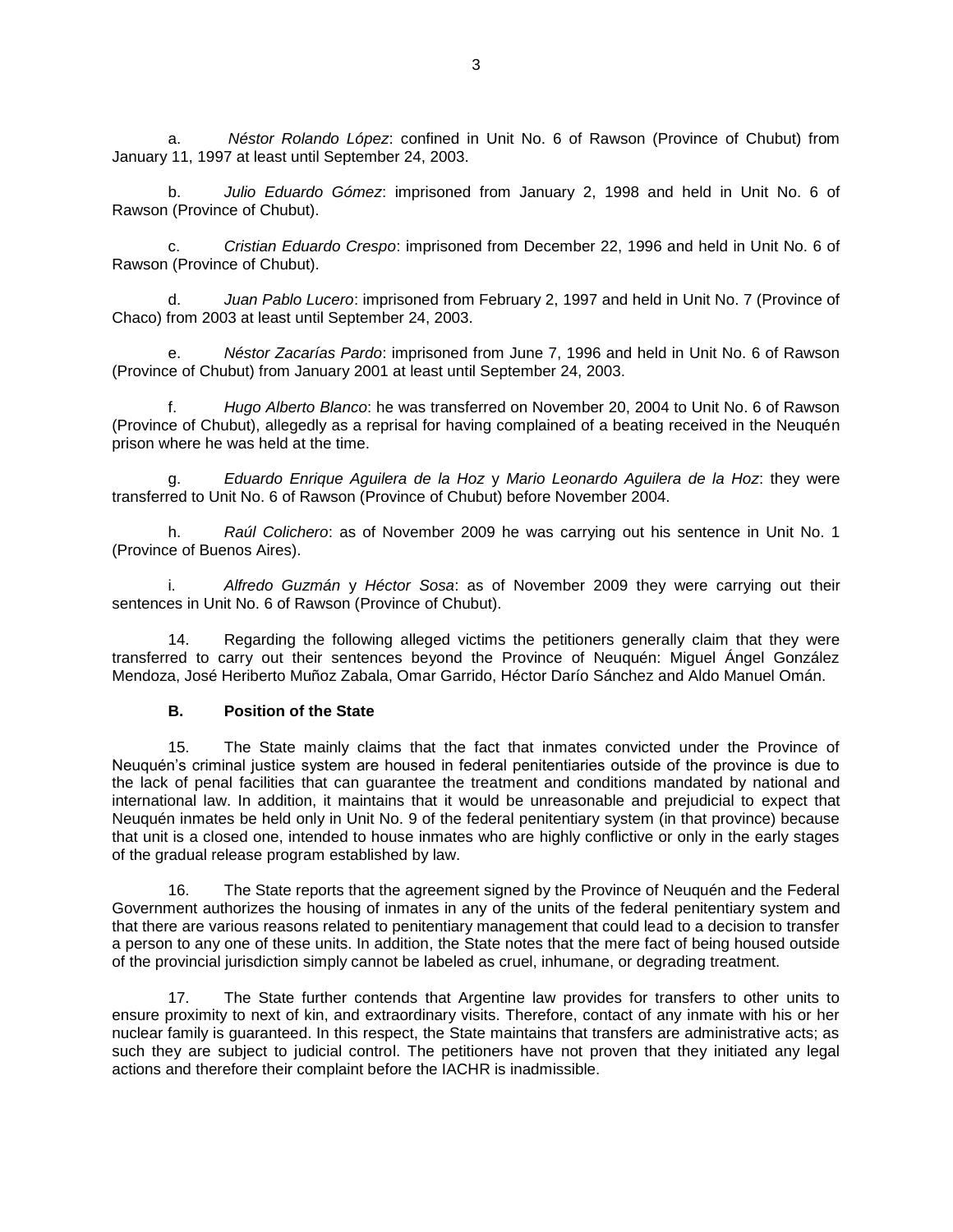18. The State also claims that the complaint lodged before the Inter-American Commission has become futile, since as of August 2009 the following alleged victims have been released: Cristian Eduardo Crespo, Julio Eduardo Gómez, Néstor Rolando López, Néstor Zacarías Pardo, Hugo Alberto Blanco and Miguel Ángel González Mendoza.

19. Regarding José Heriberto Muñoz Zabala, the State reports that he is a Chilean national and therefore would never have received any visits, whether in Neuquén or in any of the other locations where he has been held; as of August 2009 he was in Unit No. 7 (Province of Chaco). Regarding Juan Pablo Lucero, as of August 2009 he was held in Unit No. 6 of Rawson (Province of Chubut); he is visited by his mother and has not requested a transfer to the Province of Neuquén. Both Muñoz Zabala and Lucero are in the trust stage *[fase de confianza]*, the last one in the gradual release program.

# **IV. ANALYSIS REGARDING COMPETENCE AND ADMISSIBILITY**

# **A. Competence**

20. The petitioners have standing, in principle, pursuant to article 44 of the American Convention to submit petitions before the Commission. The petition names individual persons as alleged victims, with respect to whom the Argentine State undertook to respect and guarantee the rights provided for by the American Convention. Regarding the State, the Commission notes that Argentina is a State-Party to the American convention since May 9, 1984, the date upon which it deposited its instrument of ratification. Therefore, the Commission is competent *ratione personae* to examine the petition. Likewise, the Commission is competent *ratione loci* to take cognizance of the petition, because it alleges the violation of rights protected by the American Convention which took place within the territory of the Argentine Republic, a State-Party to said treaty.

21. The Commission is competent *ratione temporis* because the obligation to respect and guarantee rights protected by the American Convention was in force for the State at the time when the facts in the petition allegedly occurred. Finally, the Commission is competent *ratione materiae* because the petition reports the possible violation of human rights protected by the American Convention.

## **B. Exhaustion of domestic remedies**

22. Article 46(1)(a) of the American Convention requires the prior exhaustion of domestic remedies in accordance with generally recognized principles of international law, for the admission of a petition regarding an alleged infringement of the American Convention. The purpose of this requirement is to allow national authorities to take cognizance of an alleged violation of a protected right and, if appropriate, to provide a remedy before the case is heard in an international venue.

23. In the instant case, the State argues, in general terms, that in the petitioners' complaint there is no record of any attempt on their part to initiate legal action to protect the rights alleged to have been infringed.

24. It is then up to the Commission to establish whether the requirement of exhaustion of domestic remedies has been met by each one of the alleged victims. In this respect, the following can be inferred from the case file:

a. *Néstor Rolando López:* the Second Criminal Chamber of the city of Neuquén issued a decision on February 11, 1997 in which it denied a request from Mr. López for his prompt return to Unit No. 9 of Neuquén. Mr. López's defense lawyer filed a cassation appeal against this decision, which was dismissed by the Superior Court of Neuquén in its Judgment No. 67/1997. An extraordinary federal appeal *[recurso extraordinario federal]* was filed against this last ruling, which was again denied by the same Superior Court of Justice in its Interlocutory Decision No. 74 of April 21, 1998. In response to this ruling, the defense submitted a motion for admission of a denied appeal *[recurso de hecho]* before the Supreme Court of Justice of the Nation which, on August 6, 1998, was also dismissed.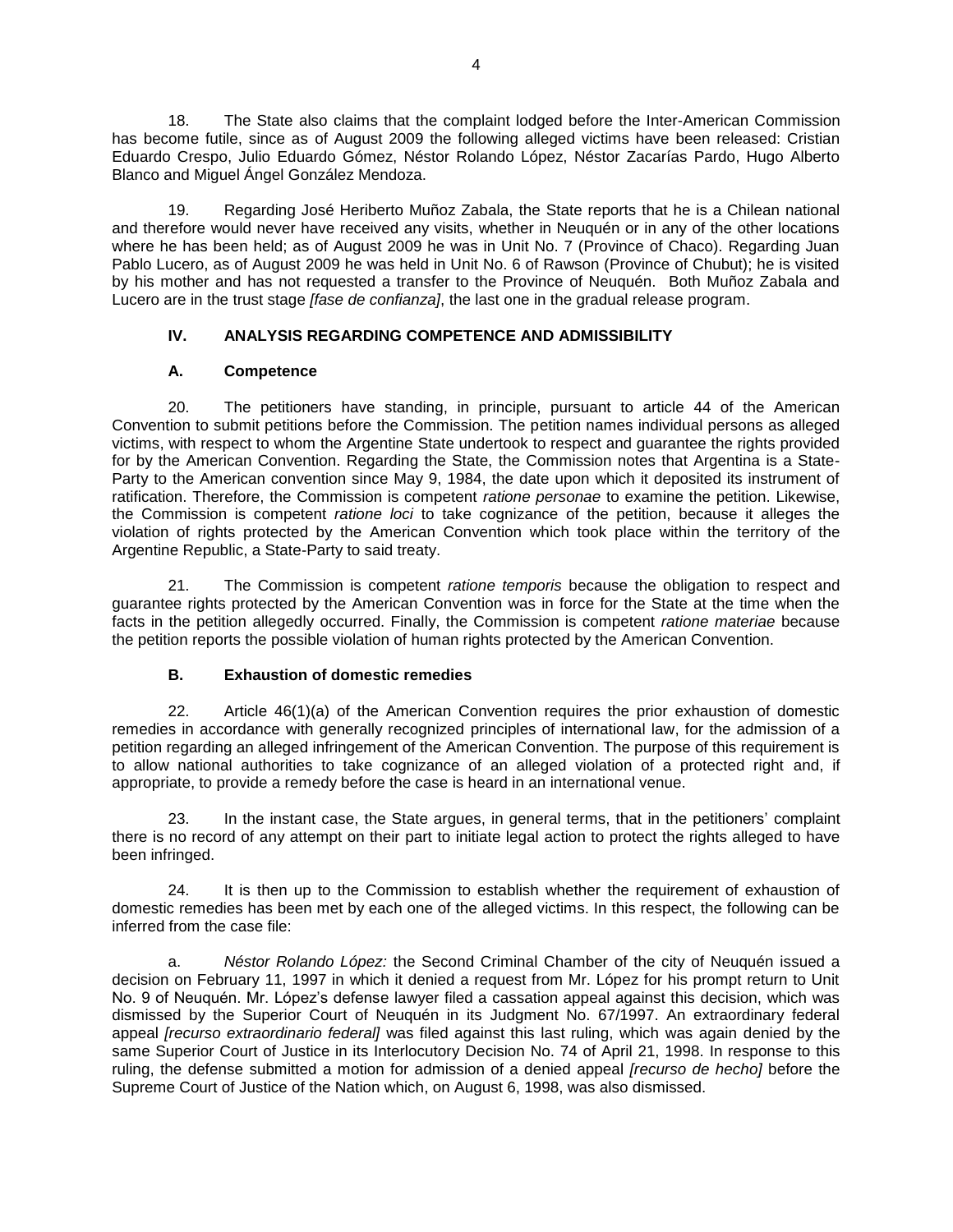b. *Miguel Ángel González Mendoza:* the Second Criminal Chamber of the city of Neuquén denied, in a May 14, 1997 decision, a request made on behalf of Mr. Miguel Ángel González Mendoza for his prompt return to Unit No. 9 of Neuquén. Defense attorney Mr. López filed a cassation appeal against this ruling, which in turn was dismissed by the Superior Court of Neuquén in its Judgment No. 55/1997. An extraordinary federal appeal was filed against this decision, which was denied by the same Superior Court of Justice in its Interlocutory Decision No. 73 of April 21, 1998. Against this decision defense counsel filed a motion for admission of a denied appeal before the Supreme Court of Justice of the Nation, which was dismissed by this court in an August 6, 1998 ruling.

c. *José Heriberto Muñoz Zavala:* regarding his case, the petitioners claim that the same procedural steps as in the cases of Néstor Rolando López and Miguel Ángel González were exhausted. Thus, the last judicial decision adopted regarding his request for his transfer to the Province of Neuquén was an August 6, 1998 ruling in which the Supreme Court of Justice dismissed a motion for admission of a denied appeal filed on his behalf. This ruling is in the petition's case file.

d. *Julio Eduardo Gómez:* the Second Criminal Chamber of the city of Neuquén decided, in Interlocutory Order No. 353/2001 of November 8, 2001 to deny *in limine* a habeas corpus petition filed on behalf of Mr. Julio Eduardo Gómez, with the purpose of obtaining an order for his return to a penitentiary facility in the Province of Neuquén. A cassation appeal was filed against this decision, which was dismissed by the Superior Court of Neuquén in Judgment No. 26/2002 of September 24, 2002.

e. *Cristian Eduardo Crespo:* the Second Criminal Chamber of the city of Neuquén issued Interlocutory Order No. 367/2002 of August 6, 2002, denying an urgent request filed on behalf of Mr. Cristian Eduardo Crespo for his return to a penitentiary unit in the Province of Neuquén. A cassation appeal was filed against this judgment, which was declared to be inadmissible by the Superior Court of Neuquén in its Interlocutory Decision No. 109 of October 24, 2002.

f. *Hugo Alberto Blanco:* the Second Criminal Chamber of the city of Neuquén issued, on November 22 and 23, respectively, interlocutory orders No. 329 and No. 333 denying habeas corpus petitions filed in favor of Mr. Hugo Alberto Blanco requesting his transfer to a facility in the Province of Neuquén.

25. The petitioners have generally claimed that domestic judicial remedies have been exhausted with the submission of formal petitions for prison transfer. In some of the cases submitted, the alleged victims requested their transfer by filing habeas corpus petitions and, in others, through formal transfer requests. In both cases the Commission notes that the Second Criminal Chamber of the city of Neuquén, as the sentence enforcement court, was the competent tribunal to hear these petitions or requests. In addition, it can be inferred that the Superior Court of Justice of Neuquén (the highest court in the province), heard cassation appeals against the decisions denying the requests issued by the Second Criminal Chamber.

26. The State, for its part, although it invokes the lack of exhaustion of domestic remedies, does not explain which appropriate and effective remedies should have been exhausted. It does not explain, either, why it was necessary for the petitioners to use the cassation appeal before the Superior Court of Neuquén as the appropriate appeal to use in the context of the facts object of the complaint.

27. Based on the foregoing, it is the Inter-American Commission's opinion that, pursuant to article 46(1)(a) of the petition, the exhaustion of domestic remedies has been proven by the petitioners regarding the following six alleged victims: Néstor Rolando López, Miguel Ángel González Mendoza, José Heriberto Muñoz Zavala, Julio Eduardo Gómez, Cristian Eduardo Crespo and Hugo Alberto Blanco.

28. With respect to the remaining alleged victims, the Commission does not have the necessary specific information to decide regarding compliance with this admissibility requirement.

# **C. Timeliness of the petition**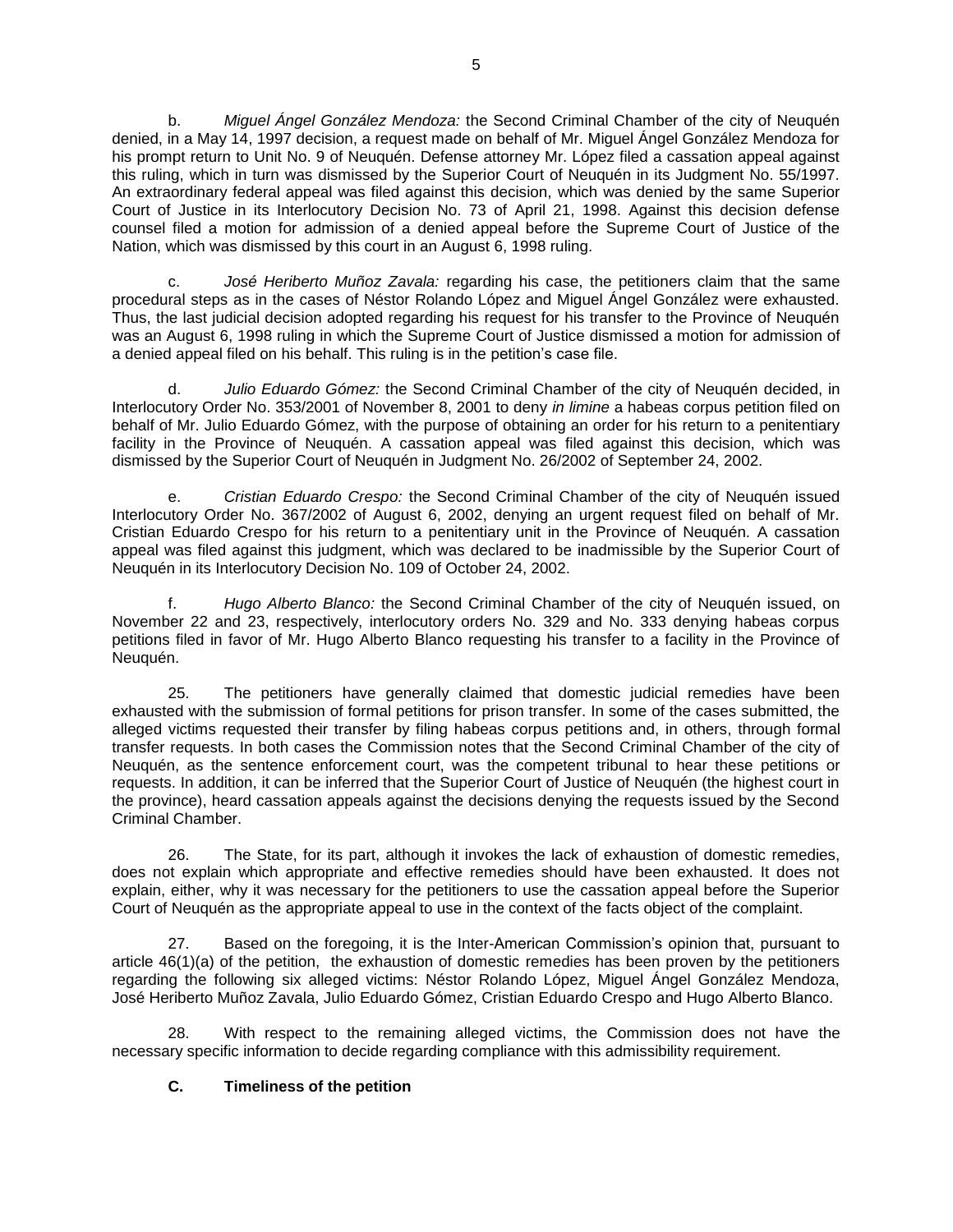29. Article 46(1)(b) of the American Convention provides that for a petition to be admissible before the Commission it must be lodged within a period of six months from the date on which the party alleging violation of his rights was notified of the final judgment; article 32 of the Commission's Rules of Procedure provides that in those cases in which the exceptions to the requirement of prior exhaustion of domestic remedies are applicable, the petition shall be presented within a reasonable period of time, as determined by the Commission. For this purpose, the Commission shall consider the date on which the alleged violation of rights occurred and the circumstances of each case.

30. It can be inferred from the instant case file that the latest judicial decisions regarding the requests of Messrs. Néstor Rolando López, Miguel Ángel González Mendoza and José Heriberto Muñoz Zavala, to be returned to the Province of Neuquén were adopted by the Supreme Court of Justice of the Nation in three rulings issued on August 6, 1998, that is, two and a half months before they lodged their petition before the Commission on October 15, 1998. Therefore, they were filed within the time period of six months established by the American Convention as a requirement for admission.

31. In the case of Mr. Hugo Alberto Blanco, it is on record in the case file that the Second Criminal Chamber of the city of Neuquén issued Interlocutory Order No. 333/04 on November 23, 2004, denying a habeas corpus petition containing a request for his transfer. The complaint was submitted by the petitioners to the IACHR in a communication received on December 8, 2004, and therefore was presented within the six months time period established by the American Convention as a requirement for admitting the petition.

32. It can be inferred from the information presented in the instant case that the latest judicial appeals decided in the cases of Messrs. Julio Eduardo Gómez and Cristian Eduardo Crespo, were those in which decisions were handed down by the Superior Court of Neuquén on September 24, 2002 (Decision No. 26/2002) and October 24, 2002 (Interlocutory Decision No. 109). However, the complaints specifically regarding these two alleged victims were filed by the petitioners in a communication received by the IACHR on September 24, 2003. Thus, both final decisions were adopted at least eleven months before the petitions regarding Messrs. Gómez and Crespo were lodged, and therefore the petitions were submitted after the time period of six months, established as a requirement for admissibility by the American Convention, had expired.

33. Regarding the rest of the alleged victims, the Commission does not have the necessary specific information to decide on whether this admissibility requirement has been met.

34. With respect to this matter, the Commission notes that article 46(1)(b) establishes a six month time period for the petition to be lodged starting from the date on which the "party alleging violation of his rights" was notified of the final judgment. Therefore, in cases such as the one at hand, in which specific violations are alleged regarding each one of the alleged victims, and in which each person has his own proceedings for the exhaustion of domestic remedies, the Commission must examine, individual by individual, whether the time period requirement for the lodging of a petition has been met.

35. Therefore, the IACHR concludes that the petitions regarding Néstor Rolando López, Miguel Ángel González Mendoza, José Heriberto Muñoz Zavala and Hugo Alberto Blanco were lodged within the time period established by article 46(1)(b) of the Convention.

## **D. Duplication of proceedings and international** *res judicata*

36. It cannot be inferred from the case file that the petition is pending in another international proceeding for settlement, nor that it is substantially the same as one previously studied by this or by another international organization. Therefore, it is the opinion of the Commission that the requirements established by articles 46(1)(c) and 47(d) of the Convention have been met.

## **E. Characterization of the Facts Alleged**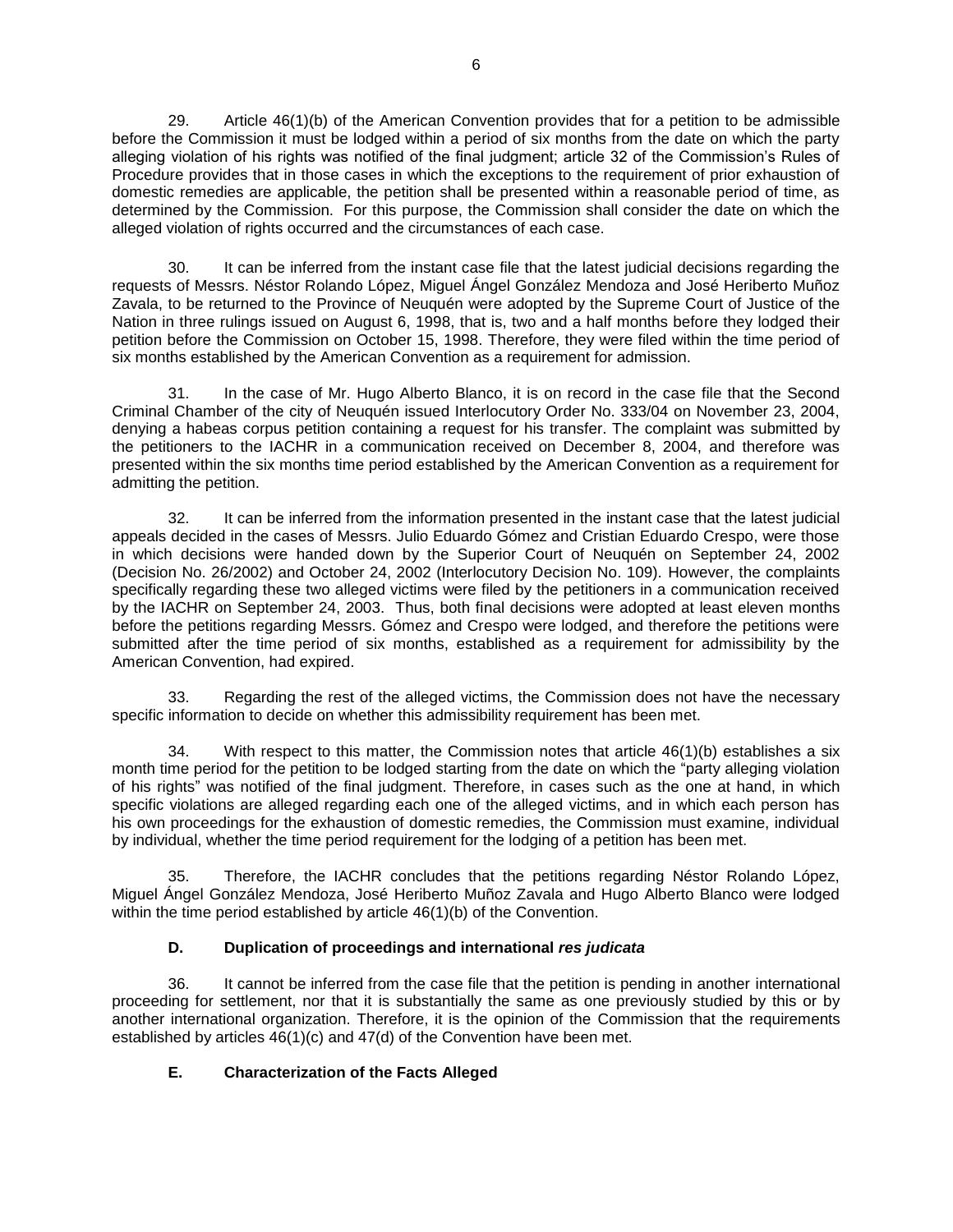37. For the purposes of admissibility, the Commission must decide whether the facts alleged tend to establish a violation of rights, pursuant to the provisions of article 47(b) of the American Convention, or, pursuant to paragraph (c) of same, if the petition is "manifestly groundless" or "obviously out of order." The criterion for the evaluation of these requirements is different from the one used to decide on the petition's merits; the Commission must carry out a *prima facie* evaluation to determine whether the petition provides grounds for a possible or potential violation of a right guaranteed by the Convention, but not to establish whether an infringement of rights has occurred. This determination constitutes a preliminary analysis that does not entail prejudgment on the merits of the case.<sup>1</sup>

38. The Commission notes that the petition's chief contention is that the transfer of the alleged victims to locations that are considerably distant from their place of residence infringed certain rights protected by the American Convention, such as the right to humane treatment and the rights of the family. They claim that their housing in penitentiary units such as Unit No. 6 of Rawson, eight hundred miles from Neuquén made access of their next in kin inordinately difficult and entailed a form of uprooting of them from their community. The State, in turn, has held that the measures taken were lawful, and that the mere fact of their transfer out of the jurisdiction of their province did not *per se* mean that the inmates were subjected to cruel, inhumane and degrading treatment.

39. In this respect, it is the opinion of the Inter-American Commission that the distance between a person's place of residence and the facility where he or she is incarcerated constitutes one of a set of conditions of detention of that person. In the instant case, the transfer of the alleged victims to places distant from their place of residence could constitute a disproportionate measure that could unjustifiably worsen their incarceration, and could constitute a real obstacle to the maintenance of family ties. Therefore, at the merits stage, the Commission must determine if the application of this measure in fact has infringed the rights to humane treatment and the rights of the family provided for by the American Convention.

40. In the light of the arguments in fact and in law submitted by the parties and the nature of the matter of which it has taken cognizance, the IACHR considers that the facts alleged by the petitioners tend to establish possible violations of the rights protected by articles 5 and 17 of the American Convention, in connection with article 1(1) of same.

## **V. CONCLUSIONS**

41. The Commission concludes that it is competent to examine the claims submitted by the petitioners regarding the alleged violation of articles 5 and 17 in connection with 1(1) of the American Convention with prejudice to Néstor Rolando López, Miguel Ángel González Mendoza, José Heriberto Muñoz Zavala, Hugo Alberto Blanco, and those next of kin that will be identified at the merits stage, and that the claims are admissible pursuant to the requirements established by articles 46 and 47 of the American Convention.

42. The Commission also concludes that the petition is inadmissible with respect to the claims submitted on behalf of Julio Eduardo Gómez, Cristian Eduardo Crespo, Juan Pablo Lucero, Néstor Zacarías Pardo, Eduardo Enrique Aguilera de la Hoz, Mario Leonardo Aguilera de la Hoz, Omar Garrido, Héctor Darío Sánchez, Aldo Manuel Omán, Raúl Colicheo, Alfredo Guzmán and Héctor Sosa.

43. Based on the foregoing arguments in fact and in law and without prejudging on the merits of the case,

## **THE INTER-AMERICAN COMMISSION ON HUMAN RIGHTS**

#### **DECIDES:**

 $\overline{a}$ <sup>1</sup> Among other precedents, see: IACHR, Report No. 12/10, Case 12.106, Admissibility, Enrique Hermann Pfister Frías and Lucrecia Pfister Frías, Argentina, March 16, 2010, para. 46; IACHR, Report No. 10/10, Petition No. 214-08, Admissibility, Koempai et al., Suriname, March 16, 2010, para. 43.